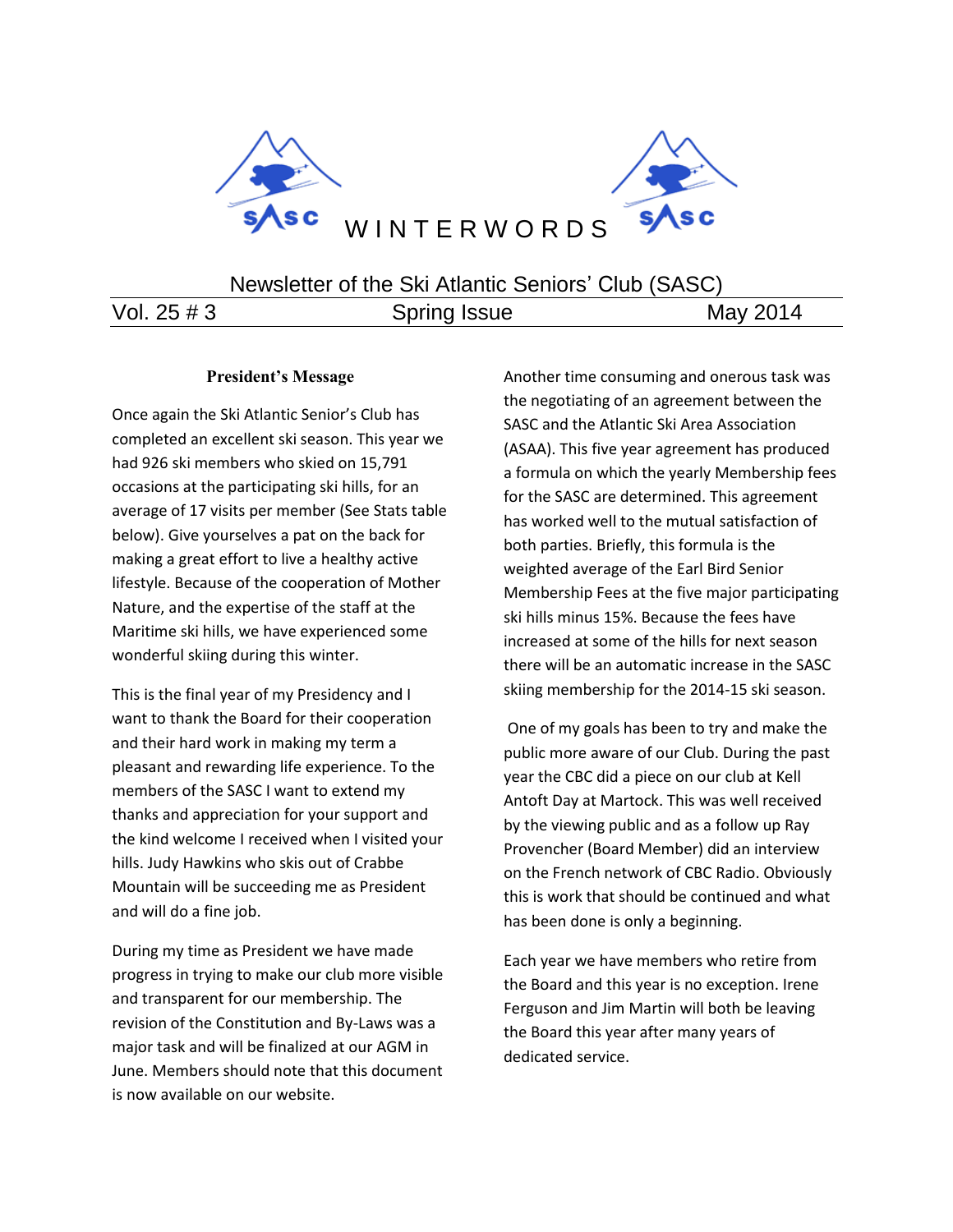Irene has served as President and Past President and has been a great source of expertise. Her work and dedication will be greatly missed. Jim has been the Director of Ski Instructors for the past number of years and has done an excellent job in ensuring that we have excellent ski instruction at each of our participating ski hills.

It is important for the vitality of our organization that we have people from our membership who will step up to volunteer to sit on the Board. I am encouraging you as members of the SASC that when you are approached to give strong consideration to becoming members of the Board to ensure that our organization continues to grow and prosper.

In closing I hope you have happy and healthy times during the coming months and hopefully we will see you on the slopes next winter. Yours in skiing ---Paul

#### **Annual Ski Hill Reports**

#### **Ski Wentworth**

Kell Antoft Day at Ski Wentworth was held on the  $30<sup>th</sup>$  of January 2014 with warm weather and a sunny day. This was in sharp contrast to the previous year with –18 degree C temperature and strong winds which sent a lot of people back inside after a few runs to warm up. There were 171 members signed in for skiing this year with 88 purchasing tickets for the wonderful meal put on by the hill. Many thanks to Dave Wilson for providing coffee/tea and snacks, which were much appreciated when we came in off the hill for a break.

Dean Cheverie and Ben Noseworthy from Aerobics First gave a brief presentation on boot fitting, boot warmers and some new

developments in the manufacturing of skis. While many left to go back on the hill, those who stayed really appreciated the information that was presented. A cheque for \$200.00 was presented to the Ski Patrol to show our support and appreciation for the valuable service they provide.

This has been a great season at Ski Wentworth even with some warm weather and rain thrown in the mix. As of the  $24<sup>th</sup>$  of Feb there have been over 3100 visits by our members to the hill this season. If this year is anything like last year the best skiing of the year is yet to come. So grab your gear and come out to the hill for a great time.

Robert Atkinson, SASC Director, Ski Wentworth

#### **Martock Ski Hill**

The end of the ski year 2014 is upon us and what a year it has been! We experienced an early start to the season and had cool temperatures during March. What more could a Martock Senior ask except for a carpet ride through the Glades? Kell Antoft Day was a great success despite a day's postponement due to a blizzard. Over fifty SASC members dug themselves out to attend. I believe it might have been the "gastronomic extravaganza" that the members prepared, rather than the skiing!

I cannot express enough our thanks to Heather and her crew for the excellent conditions that they serve up each and every day during our short ski season. Plan to attend our AGM in Debert in June.

Lee Brannen, SASC Director, Ski Martock

**Ben Eoin Ski Hill**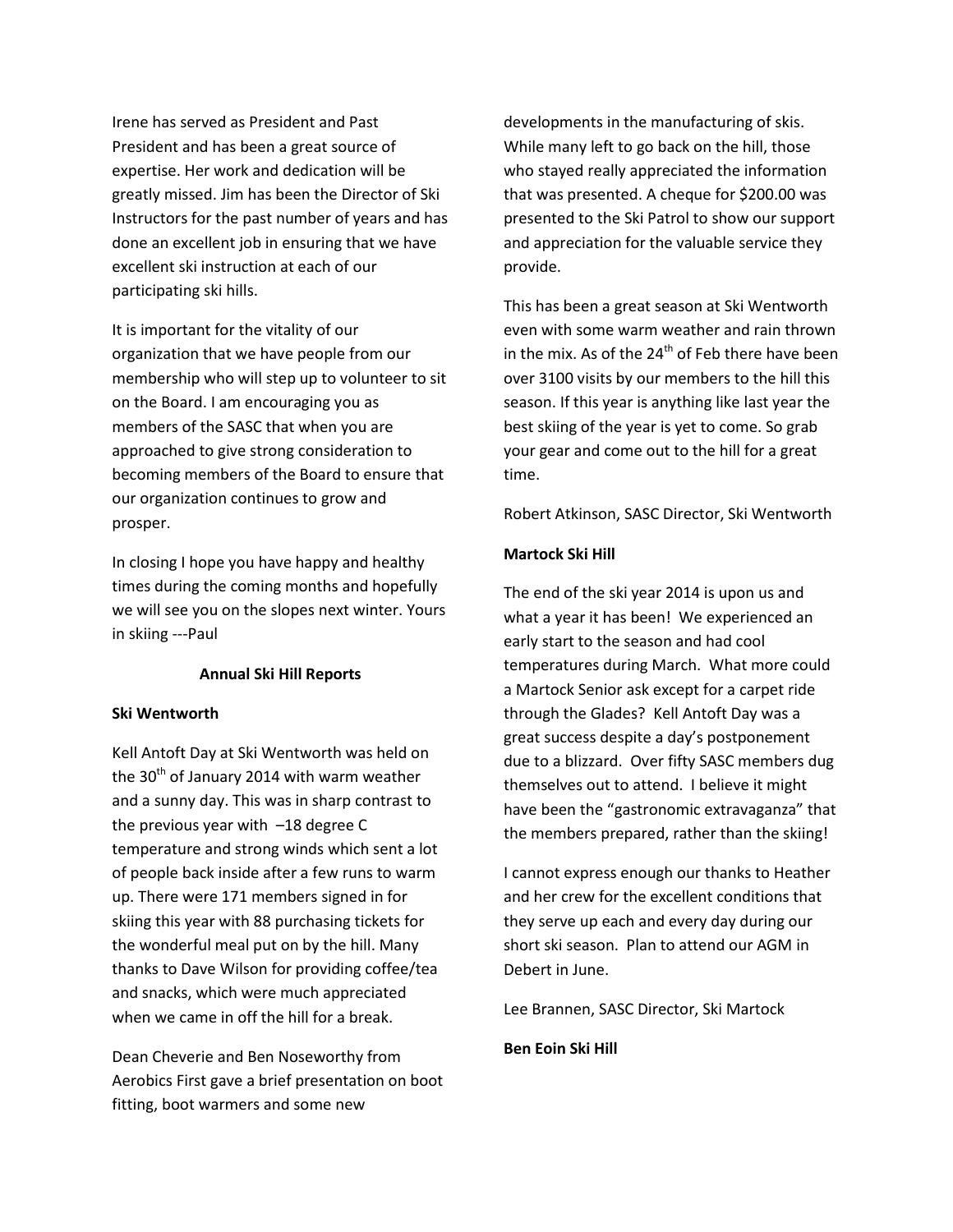Ben Eoin reports a very successful ski year with very good attendance by SASC members. We had a very successful Kell Antoff Day at Ski Ben Eoin on Wednesday, February 26th. We enjoyed a delicious chicken dinner with all the trimmings. It was a full house in the Broken Buckle Lounge. Great dinner music was provided by Foe Ryba. There were lots of draw prizes and of course a great day of skiing. Several visitors came from the Halifax area and a great time was had by all.

### Kathy Gouthro, SASC Director, Ski Ben Eoin

### **Crabbe Mountain**

Crabbe Mt. has had a very successful 2013/14 season in respect to seniors' attendance, despite the very challenging conditions of January and the persistence of unusually cold temperatures into spring. As of March 25th, Crabbe had recorded just over 2000 visits from SASC members, which surpasses the number for last year

Tuesdays were considered "Seniors' Day", and were made special by the Hill's provision, on a donation basis, of coffee/tea and a sweet treat, which was appreciated by SASC members, and seemed to work out well for the Hill.

I decided to try something new this season, which is to set aside a particular Tuesday in January to welcome new SASC members. Judy Hawkins, Vice President of SASC, and I were there to greet new members with a toe & hand warmer each, and introduce them to the veteran members who were there; we all wore inside name tags to make it easier. As it turned out, it was a very cold day and there were more veterans than newcomers in attendance, but those four or five that came seemed to

appreciate it. It's something I plan to repeat next year.

Kell Antoft Day on Feb. 20th was loads of fun. We had a packed house. It was great to have members join us from Ben Eoin, Martock, Wentworth, and Poley. Music from our SASC band, "Slip Sliding Away", as well as excitement over the Olympic Women's Curling final, added greatly to the enthusiastic spirit. Pat Connors' solo of various popular songs from the 50's & 60's (a contest with prizes) turned into a spontaneous, exuberant sing-a-long. And yes, most people enjoyed the skiing, too.

Linda Hubbard, SASC Director, Crabbe Mtn.

## **Poley Mountain**

Poley's hill manager described 2013-14 as an excellent season. The hill opened in mid-December and closed March 30th, and the SASC contributed 3360 skier days. Despite some days with heavy rainfall, the frequent snowstorms, aided by Poley's snowmaking equipment, led to a super-thick base. This meant that there were no bare spots right up to the last day of operations. The SASC members and Poley's season pass-holders certainly had the opportunity to 'get their money's worth'.

Kell Antoft Day was a success, with over 80 SASC members participating, with many of them winning one of the many prizes given away after the catered lunch. The skiing that day was superb in the morning, and continued to be good in the afternoon. We were delighted to host several members from other hills, and are already planning for next season's events.

Murray Goodman, SASC Director, Poley Mtn.

**Mount Farlagne Ski Hill** Mont Farlagne's season ran from December 15<sup>th</sup> to april13th. Mont Farlagne has 10 SASC members, with visits from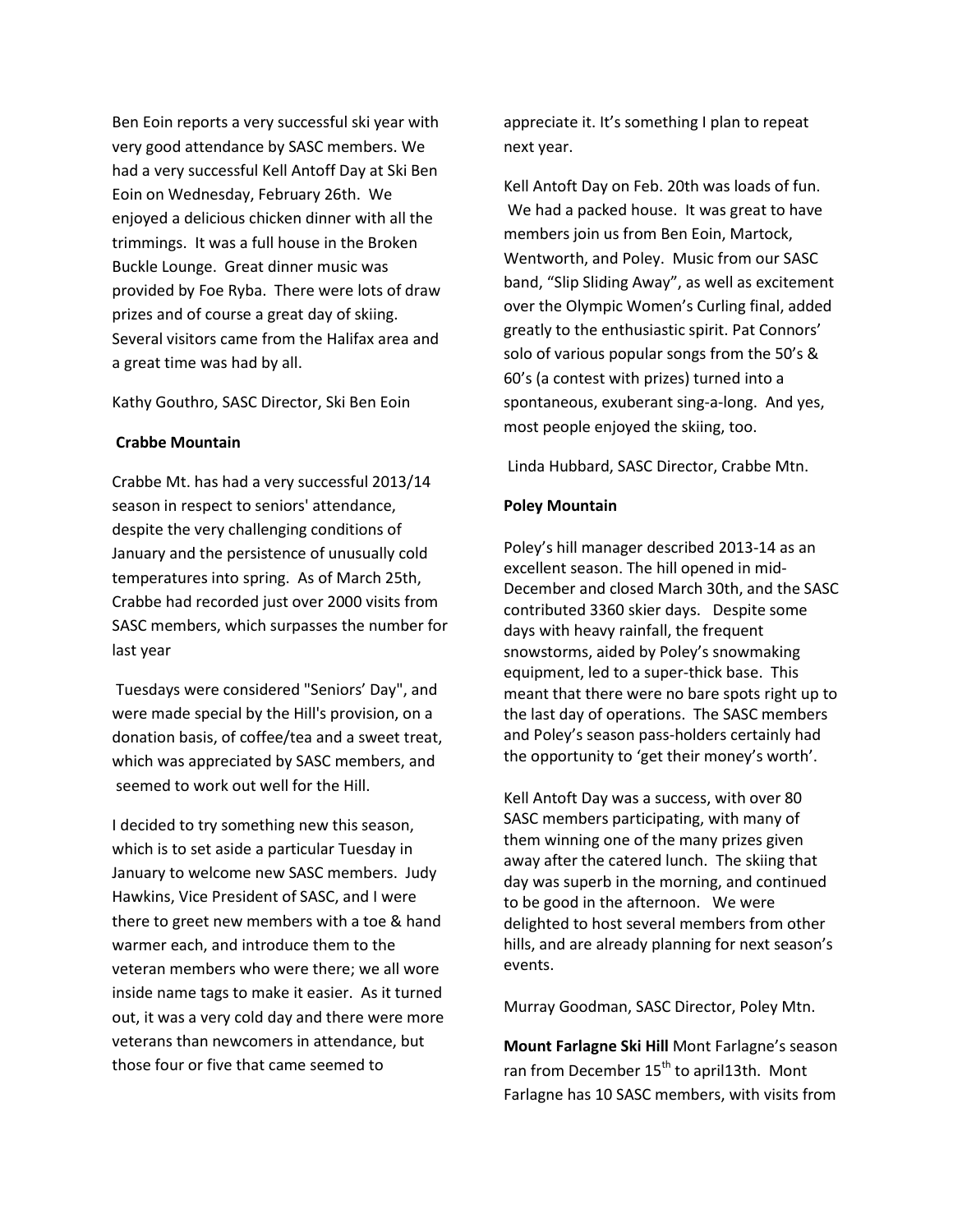33 different SASC members, for a total of 343 hill visits. Six members attended Kell Antoft Day. Gary noted that this is the hill's  $45<sup>th</sup>$  year of operations. It is the tenth season under the ownership of the Gallant family who have confirmed their intention to operate for 2014- 2015.

| <b>Number of</b><br><b>Members per Hill:</b> |             |                |                |
|----------------------------------------------|-------------|----------------|----------------|
|                                              | Ski<br>Pass | Prov. Total    | <b>Social</b>  |
| Ben Eoin                                     | 117         |                | 4              |
| Martock                                      | 180         |                | 22             |
| Wentworth                                    | 259         |                | 6              |
|                                              |             | <b>NS: 556</b> |                |
| Poley Mtn                                    | 215         |                | 1              |
| Crabbe Mtn.                                  | 126         |                | 0              |
| Mt. Farlagne                                 | 8           |                | 0              |
|                                              |             | NB: 349        |                |
| Brookvale, PEI                               | 4           |                | $\overline{2}$ |
|                                              |             | <b>PEI: 4</b>  |                |
| Hill not specified                           | 23          |                | 12             |
|                                              |             |                |                |
| <b>Totals</b>                                | 932         |                | 48             |

Gary Thorne, SASC Director, Mount Farlagne

# **SASC Membership Statistics for 2013 - 14 Ski Season**

### **Members by Age Demographics:**

| <u>Age</u>   | <b>Number</b> | <u>Age</u> | <b>Number</b> |
|--------------|---------------|------------|---------------|
| 88           | 2             | 77         | 11            |
| 87           | 1             | 76         | 7             |
| 86           | 0             | 75         | 12            |
| 85           | 2             | $70 - 74$  | 161           |
| 84           | 5             | $65 - 69$  | 304           |
| 83           | 6             | $60 - 64$  | 298           |
| 82           | 5             | $55 - 59$  | 91            |
| 81           | 3             | N/A        | 3             |
| 80           | 6             |            |               |
| 79           | 6             |            |               |
| 78           | 9             |            |               |
| <b>Total</b> |               |            | 932           |

#### **Instructor's SKI TIP**

Some thoughts about your **Ski Bindings**:

Probably you would not transport your skis in an open ski rack on your vehicle without at least covering the ski bindings to prevent road grit from entering the binding mechanism but what about those exterior racks on shuttle buses at those large ski resorts? Maybe not a good idea to use those racks without covering your bindings either?

So, have you had a binding release yet this season? If not, how do you know your bindings will release when you need them to? Maybe you should test them? Check it out.

Do you have old skis and bindings? Manufacturers now produce lists of binding models they continue to support. It's called the Indemnified Binding List. If your bindings are not on this list then you will likely be out of luck as far as getting them services or repaired at a ski shop. As bindings get older they will be dropped from the list at some point. Manufacturers consider that after a certain amount of time passes and under average use bindings loose dependability and can no longer be trusted to perform to specification. Have your bindings been dropped from the list? Find out by goggling "Indemnified Ski Binding List".

So are your ski binding DIN setting correct for you? What is the right setting for you based on your age, skiing ability, weight, height? Your DIN setting could be too high or too low. Why not check it out before it's too late. Charts are available on line or better yet go to a good ski shop and have them checked out. Its important, DO IT!

Jim Martin, SASC, Wentworth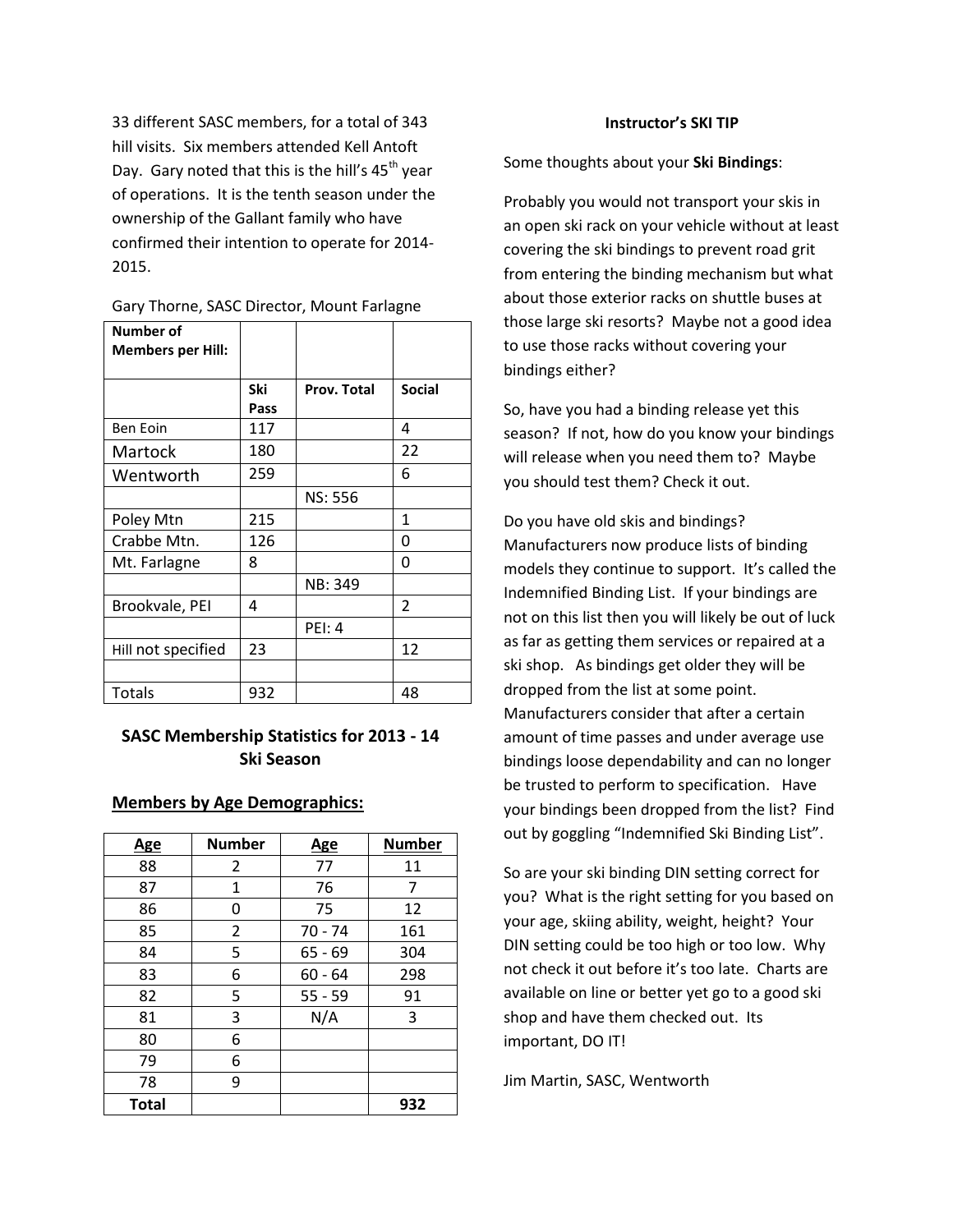## **Aerobics First**

Robert Atkinson, a members of the SASC Board, is in discussion with Aerobics First in Halifax to provide educational clinics and demonstrations for SASC members at the Martock and Wentworth ski hills in 2014-15. Other board members are encouraged to investigate the availability of such services for other participating ski hills in the region.

### **Reports on Annual SASC Ski Trips**

## **Report on Loon Mtn. Ski Trip**

On March 2, 2014, 73 SASC members arrived at Loon Mountain looking forward to a great ski get-away, already in a good mood after two fine-weather days for travelling. The weather gods continued on our side and graced us with five more fine-weather days for skiing and two more for a great trip home; couldn't ask for more! The general consensus was that the hill offered a very balanced array of green, blue, and black trails – something for everyone and definitely a hill favoring the average to intermediate skier. Everyone seemed to have a great time on the slopes and, with the exception of a few instances where skis slid out/off and egos took a hit, there were no reports of physical injuries; a real plus! From the point of view of hospitality we enjoyed a predinner reception on Monday evening which gave people a chance to get re-acquainted and make new friends. And of course, there was no shortage of good food vis a vis the five breakfasts/dinners included in the package. After dinner each evening a group of talented SASC musicians, aptly named The Slip Sliders, provided entertainment while others engaged in card games (sometimes observing "local" rules!).

In all, with the exception of check-in/check-out issues, it was a great week and a huge vote of thanks is extended to Jim and Maureen Betts for their patience and endurance in making

arrangements for the trip and dealing with issues as they arose during the week.

John Murley, SASC Member, Tour Participant

## **Report on Attitash Ski Trip**

Attitash Ski Trip 2-7- February 2014. Lois and I are happy to critique our Ski Trip as we have missed a few years as Snow Birds. We were surprised and pleased with the whole experience in New Hampshire.

We were impressed with: the planning, the ski in/out venue, the hearty meals, the wonderful pitch of the runs, a skier's dream- sunshine, and the fresh powder snow!

Attitash, to us, is a hidden jewel that is not too far away! The friendly staff at the ski hill and at the Grand Summit Hotel was very helpful in meeting our needs and requests. The heated pool plus the hot pool took care 0f our rubber knees and sore muscles. Praise also goes to our singing and playing troubadours- Jeanne, Ken and John. Honorable mention also goes to our card sharks- the after the evening meal gang.

We have made new friends and look forward to skiing with them again. A big thank you to Jim and Maureen Betts and their committee for a well planned and executed trip.

Gus and Lois Baker, SASC members and Tour participants, Dartmouth.

# **UPCOMING SKI TRIPS FOR 2015**

For 2015 our trip committee has two ski trips planned. The first trip will be to Sunday River Maine. The trip will be from February 1st to February 6th. We last visited Sunday River in 2013 and we had an excellent turnout and very positive feedback from those that went on the trip. Your contact for this trip will be Denyse